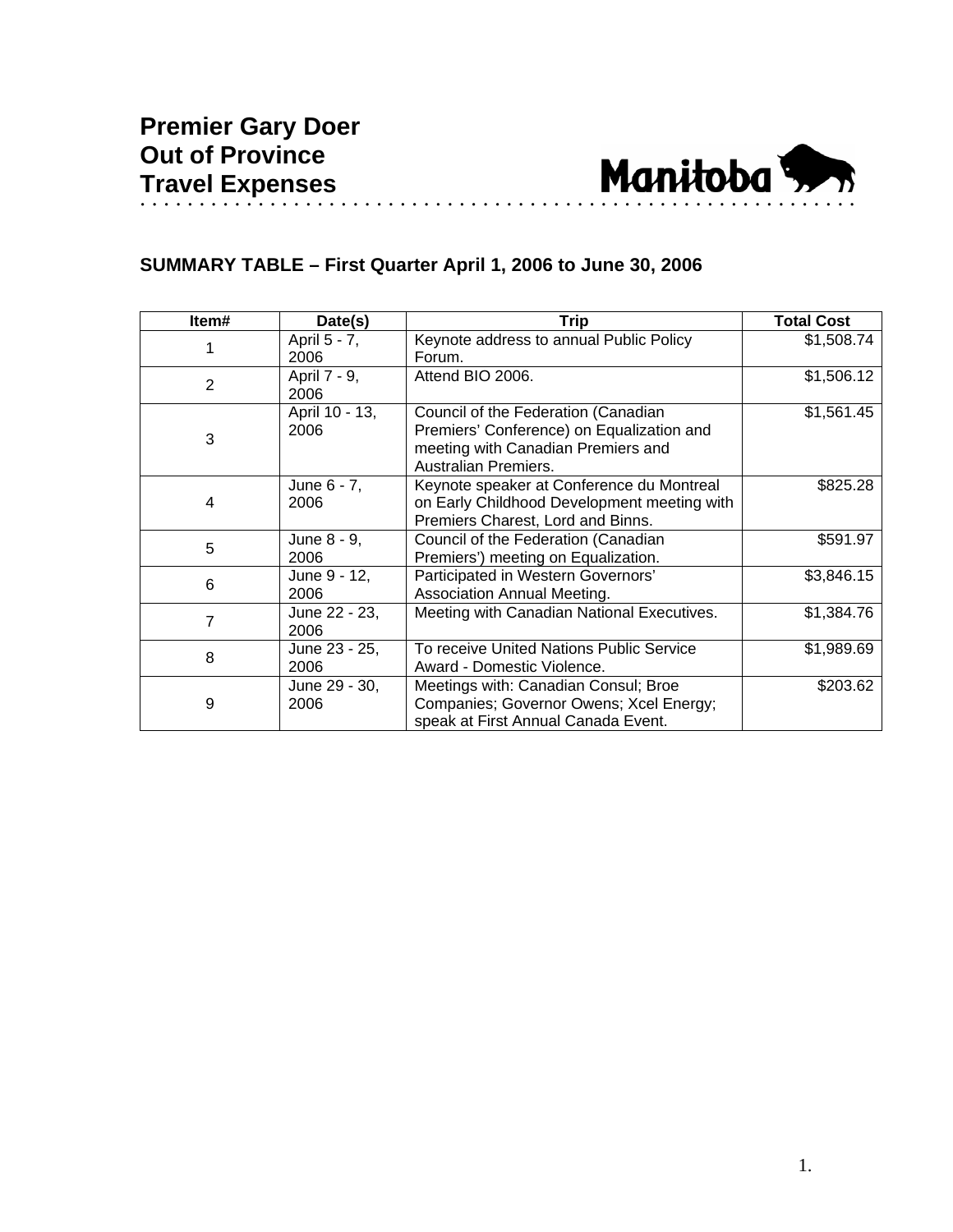## **TRAVEL DETAILS**

| Item $# 1$            |                                                |
|-----------------------|------------------------------------------------|
| Purpose               | Keynote address to annual Public Policy Forum. |
| Date(s)               | April 5 - 7, 2006                              |
| Destination(s)        | Toronto, ON                                    |
| Air fare              | \$925.12                                       |
| Other Transportation  |                                                |
| Accommodation & meals | \$583.62                                       |
| & phone calls         |                                                |
| Other                 |                                                |
| TOTAL:                | \$1,508.74                                     |

## **Item # 2**

| Item $# 2$                  |                   |
|-----------------------------|-------------------|
| Purpose                     | Attend BIO 2006.  |
| Date(s)                     | April 7 - 9, 2006 |
| Destination(s)              | Chicago, IL       |
| Air fare                    | \$1,506.12        |
| <b>Other Transportation</b> |                   |
| Accommodation & meals       |                   |
| & phone calls               |                   |
| Other                       |                   |
| <b>TOTAL:</b>               | \$1,506.12        |

| Item $#3$                   |                                                                |
|-----------------------------|----------------------------------------------------------------|
| Purpose                     | Council of the Federation (Canadian Premiers' Conference) on   |
|                             | Equalization and meeting with Canadian Premiers and Australian |
|                             | Premiers.                                                      |
| Date(s)                     | April 10 - 13, 2006                                            |
| Destination(s)              | Montreal, PQ                                                   |
| Air fare                    | \$932.54                                                       |
| <b>Other Transportation</b> |                                                                |
| Accommodation & meals       | \$628.91                                                       |
| & phone calls               |                                                                |
| Other                       |                                                                |
| TOTAL:                      | \$1,561.45                                                     |

| Item $#4$                   |                                                              |
|-----------------------------|--------------------------------------------------------------|
| Purpose                     | Keynote speaker at Conference du Montreal on Early Childhood |
|                             | Development meeting with Premiers Charest, Lord and Binns.   |
| Date(s)                     | June 6 - 7, 2006                                             |
| Destination(s)              | Montreal, PQ                                                 |
| Air fare                    | \$604.54                                                     |
| <b>Other Transportation</b> |                                                              |
| Accommodation & meals       | \$220.74                                                     |
| & phone calls               |                                                              |
| Other                       |                                                              |
| TOTAL:                      | \$825.28                                                     |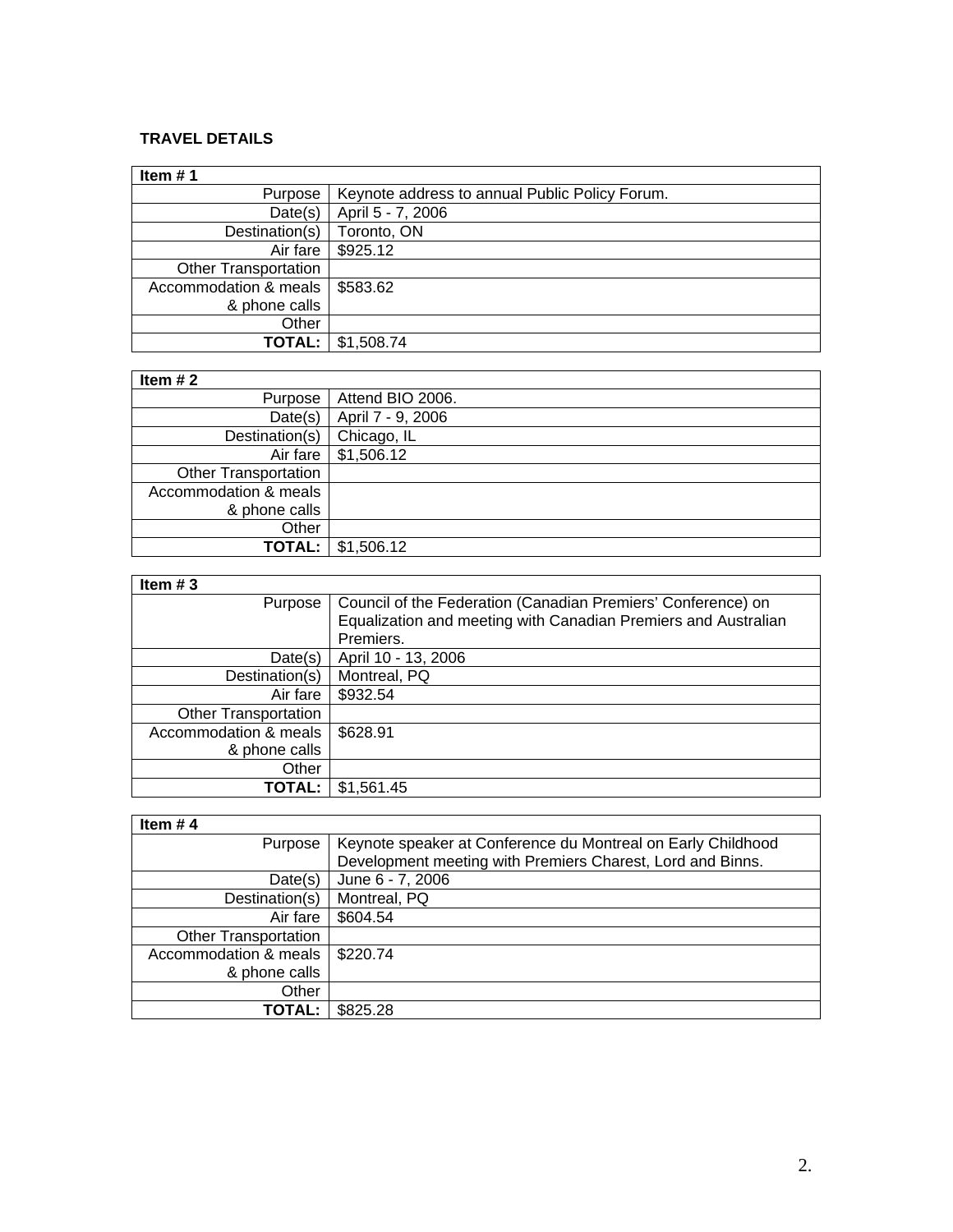| Item $# 5$                  |                                                           |
|-----------------------------|-----------------------------------------------------------|
| Purpose                     | Council of the Federation (Canadian Premiers') meeting on |
|                             | Equalization.                                             |
| Date(s)                     | June 8 - 9, 2006                                          |
| Destination(s)              | Edmonton, AB                                              |
| Air fare                    | \$246.67                                                  |
| <b>Other Transportation</b> |                                                           |
| Accommodation & meals       | \$345.30                                                  |
| & phone calls               |                                                           |
| Other                       |                                                           |
| TOTAL:                      | \$591.97                                                  |

## **Item # 6**

| Item $# 6$                  |                                                                |
|-----------------------------|----------------------------------------------------------------|
| Purpose                     | Participated in Western Governors' Association Annual Meeting. |
| Date(s)                     | June 9 - 12, 2006                                              |
| Destination(s)              | Sedona, AZ                                                     |
| Air fare                    | \$2,438.85                                                     |
| <b>Other Transportation</b> |                                                                |
| Accommodation & meals       | \$961.63                                                       |
| & phone calls               |                                                                |
| Other                       | \$445.67 (registration)                                        |
| <b>TOTAL:</b>               | \$3,846.15                                                     |

| Item $# 7$                       |                                            |
|----------------------------------|--------------------------------------------|
| Purpose                          | Meeting with Canadian National Executives. |
| Date(s)                          | June 22 - 23, 2006                         |
| Destination(s)                   | Montreal, PQ                               |
|                                  | Air fare   \$1,177.42                      |
| <b>Other Transportation</b>      |                                            |
| Accommodation & meals   \$207.34 |                                            |
| & phone calls                    |                                            |
| Other                            |                                            |
| TOTAL:                           | \$1,384.76                                 |

| Item $# 8$                  |                                                           |
|-----------------------------|-----------------------------------------------------------|
| Purpose                     | To receive United Nations Public Service Award - Domestic |
|                             | Violence.                                                 |
| Date(s)                     | June 23 - 25, 2006                                        |
| Destination(s)              | New York, NY                                              |
| Air fare                    | \$1,177.42                                                |
| <b>Other Transportation</b> |                                                           |
| Accommodation & meals       | \$812.27                                                  |
| & phone calls               |                                                           |
| Other                       |                                                           |
| TOTAL:                      | \$1,989.69                                                |